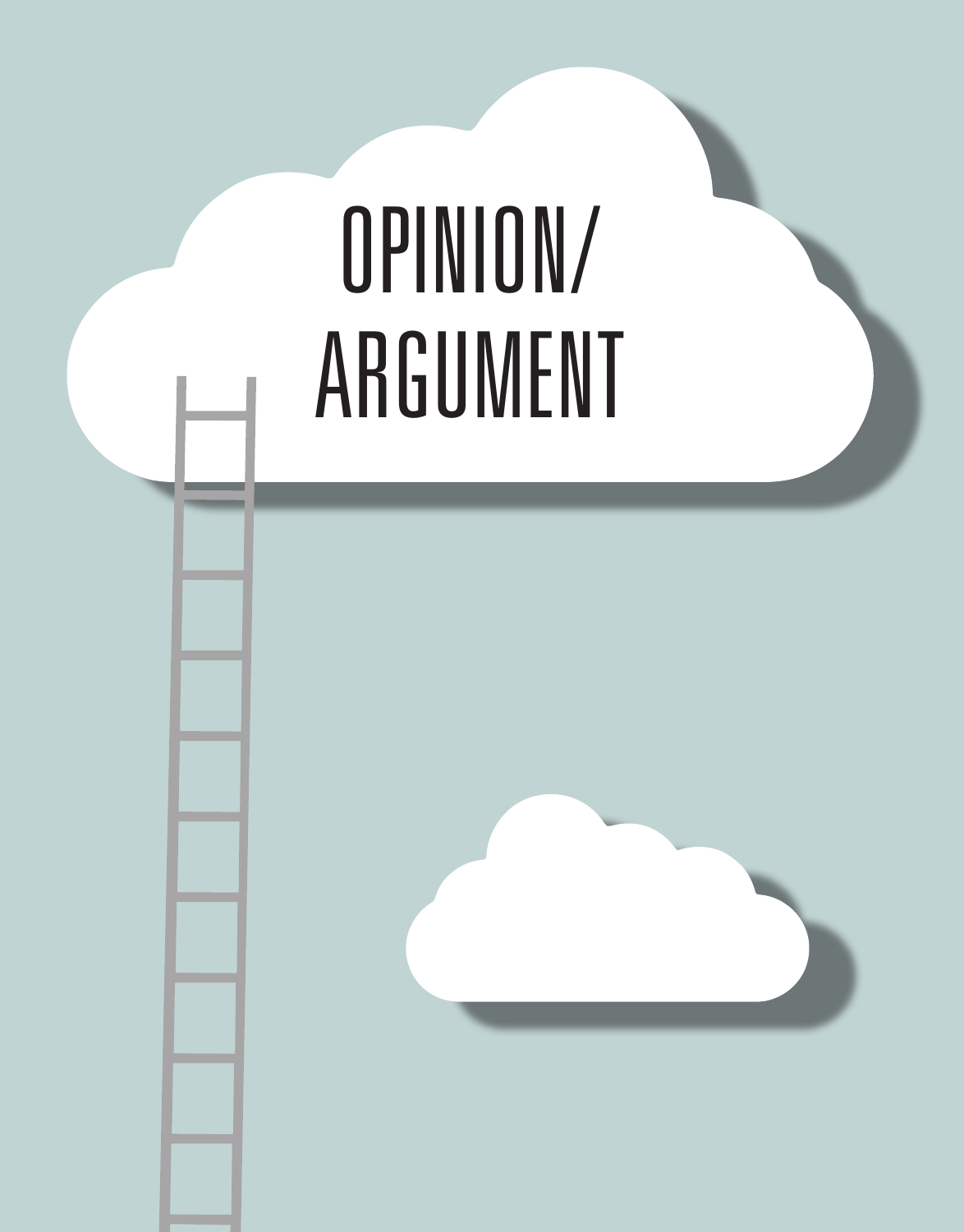

# **A Note About Opinion/Argument**

Any time a writer is putting forth a thought, defending a truth, or laying out an opinion, she is creating an argument. The test we used to determine whether a piece belonged in this section is this question: Might a reader or another speaker offer a different thought, truth, or opinion?

Because some of the pieces we have included in this section seem mostly descriptive, they might just as easily have been included in the Informative/Explanatory Writing section. In tests, the lines between the types of writing are rigid and artificially clear. In real life, though, sometimes a piece doesn't fit into a category so neatly.

We advise anyone preparing students for a large-scale writing assessment to study closely the models offered by the assessment source to determine the specific quirks of that assessment instrument. But in a classroom setting, for quality writing instruction, students should learn and practice writing for the many different situations that might require an argument, ranging from opinion pieces to calls to action, debates, literary analyses, and persuasive letters.

The three pieces used in the first three lessons in this section are all written by the same student, Meredith Yoxall. She passionately addresses the problem of homelessness in three different genres: letter, blog, and public service announcement. Nearly any prompt or subject can similarly be addressed in multiple genres.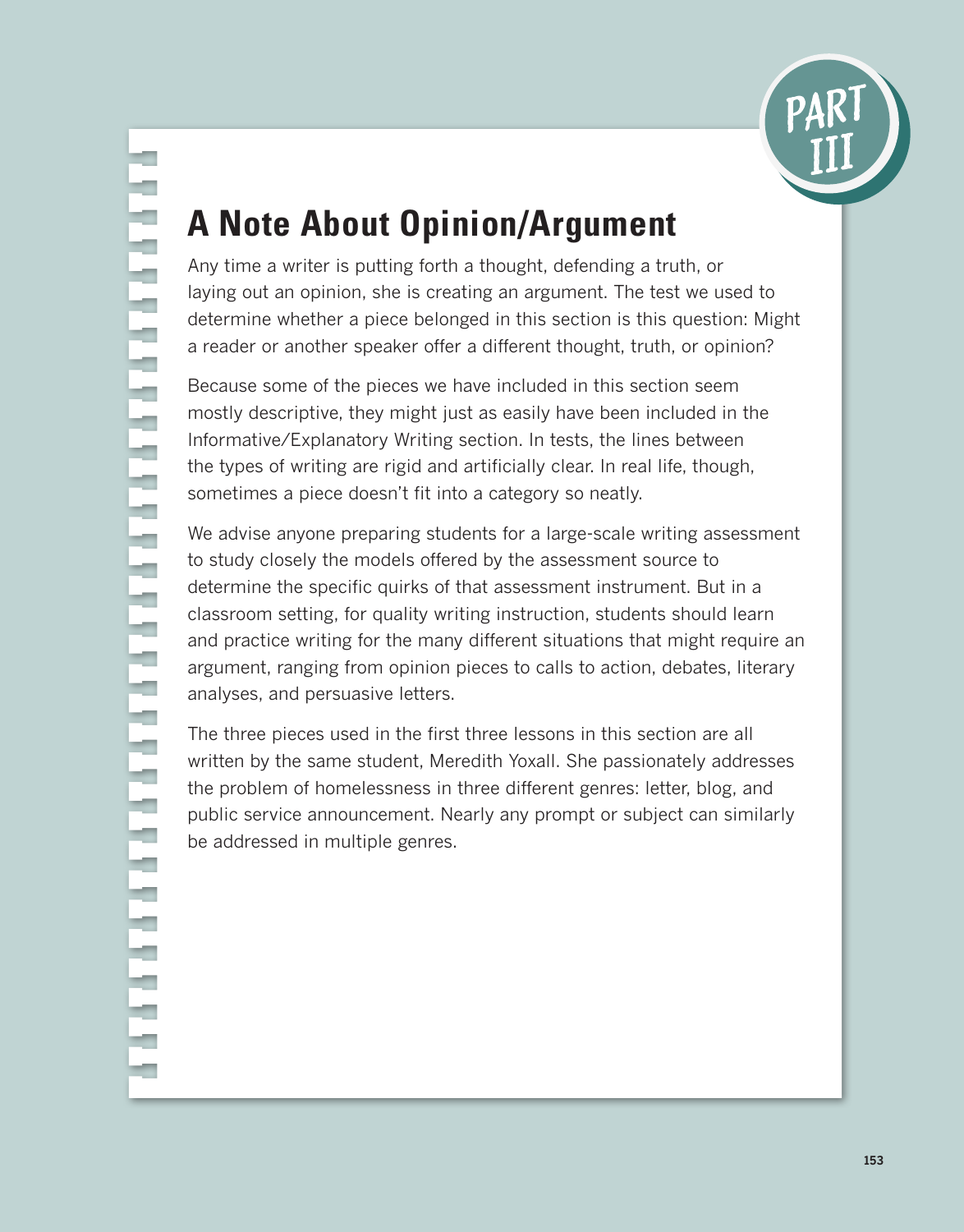

## **Writing a Letter to Raise Awareness About a Social Problem**

**What Writers Do** — Writers are sometimes activists, using the power of language to raise awareness about the world's problems.

**What This Writer Does —**Madison identifies a problem: stray animals. She then examines the causes of the problem and the effect before offering possible solutions.

### **Activity for your class:**

- 1. Using highlighters and a copy of the letter, ask individual students or partners to read it and highlight the following:
	- green—problem
	- yellow—causes
	- pink—effects
	- blue—solutions
- 2. Have students or groups share and discuss their highlighting.
- 3. As a class, discuss the effectiveness of a letter as a means to address a problem. How does this form compare with an essay that does the same thing?

#### **Challenge for students:**

Using the text structure below, write an essay or letter discussing the causes and effects of a problem that has come to your attention. Color-code your final piece the same way you did Madison's letter. Share the results.

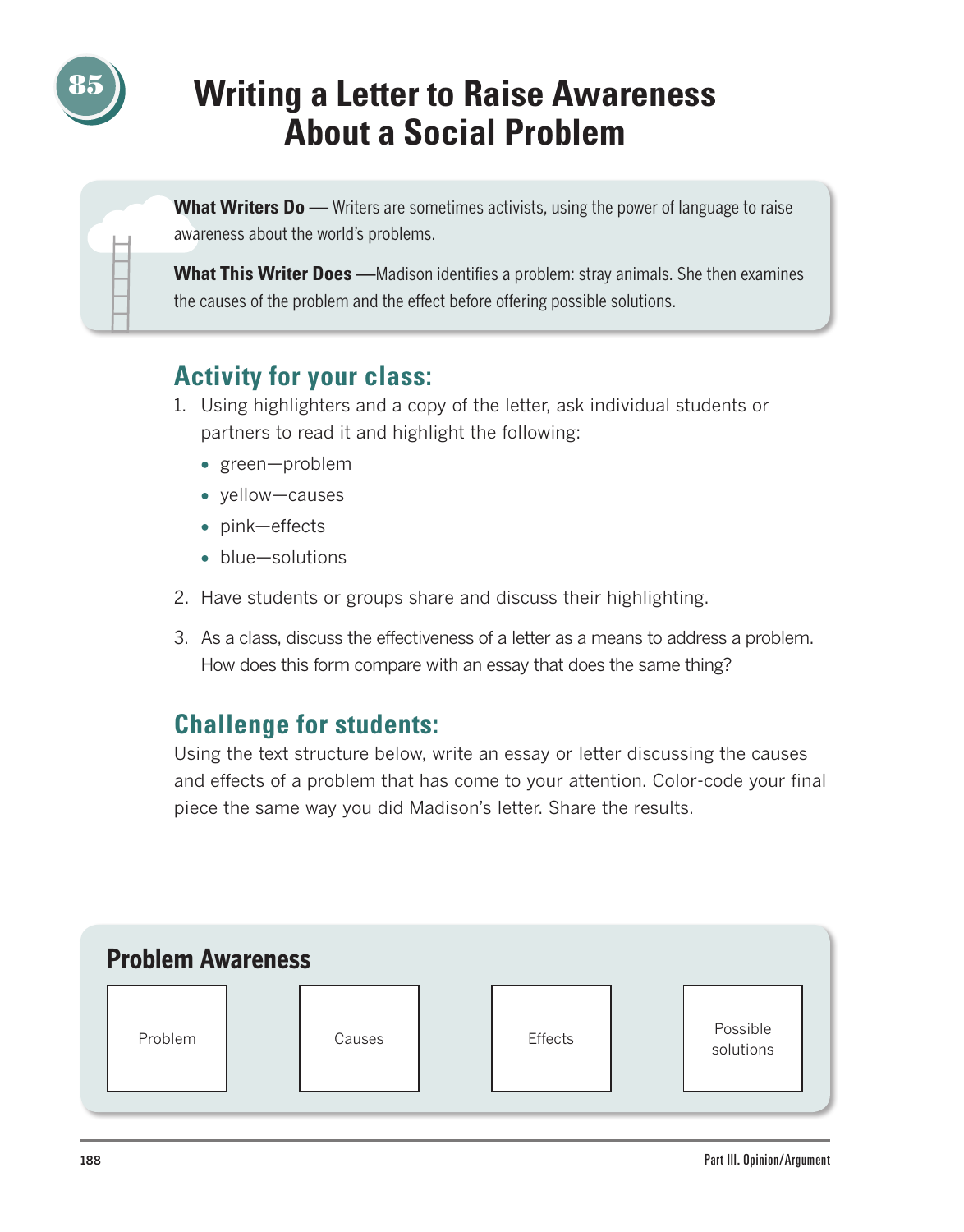#### Madison Morris - Grade 6

To: Citizens of Sanantonio@you.net From: Madison@xyz.com Re: Don't Delay Stop Strays

Dear Citizens of San Antonio:

**THE REPORT OF A PERSONAL PROPERTY OF A PERSONAL PROPERTY OF A PERSONAL PROPERTY** 

I am taking time to write this letter, because this problem is very important to me: strays. I believe that there are way too many strays in this city. For example, the articles you have been seeing in the newspaper about the feral cat population are very concerning.

But do NOT let your pet go in the parks. Have you ever been to Sunken Gardens? The place is overrun with animals. Stray cats, dogs, bunnies, even hamsters! This is one thing people do when they don't want their pets anymore. And most of the animals have diseases. When people go to the parks of San Antonio and see these strays, then that is the memory they will have of our city. Is this the experience San Antonions want people to have?

Another choice is the pet shelter. I would try to avoid this option, because if your pet is there more than three months then they will consider putting it to sleep.

I do not think our pets should suffer the consequence of dying, because of our careless actions. If only we had spayed and neutered. Or if we had taken care of the animal, it would not have to die. Picture your pet as your child. Would you kill your child because you did not want it any more or couldn't take care of it?

With all the strays, it is very expensive for the shelters. The pet shelters are spending a lot of money on each of our lost animals. This money is coming from the city. And then they charge a fee to reunite the family with their pet. As citizens, we pay for this service with our taxes, so now we are

paying for our animals twice. Is this the type of city we want to be?

We, as citizens of San Antonio, should be responsible for spaying and neutering our animals. This can be an expensive process but several companies have special dates where they will do it for free. Experts say that spaying and neutering will help reduce strays.  $\sum$ 

Save our city from strays,

Madison Morris

85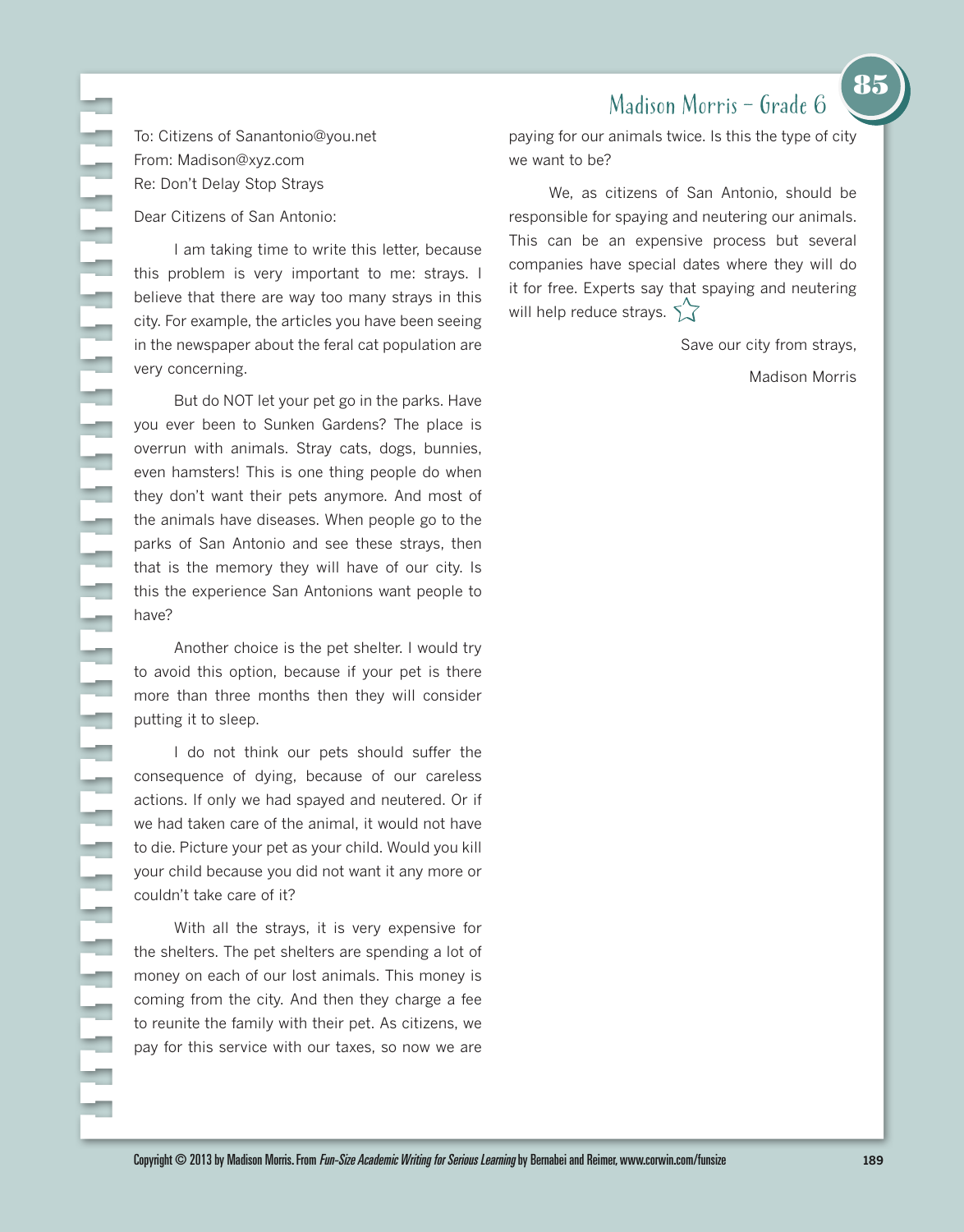

## **Revising an Argument for Length**

**What Writers Do** — Professional writers may finish a piece and then discover that a publisher needs it to be shorter to fit into their publication. This happens often in printed materials like newspapers, magazines, or books. Even student writers are sometimes given length limitations.

**What This Writer Does —**Tyler's piece is a wonderful but lengthy argument urging people to think differently and take better care of our planet. He begins with disturbing information about the great Pacific trash heap and ends with effective "garden of Eden" images. In between, he provides multiple descriptions of the problem, as well as solutions.

#### **Activity for your class:**

1. Give this task to groups of students after giving them copies:

"Imagine you are newspaper editors, and you would like to publish this on the editorial page. The problem is that it needs to be about one page long in order to fit into the newspaper column's space. This means trimming it by half. Your job is to shorten this piece. Keep the beginning and ending, and focus on trimming the middle. You may delete words, phrases, or paragraphs. You may also combine sentences."

2. Compare the results. Ask students to explain their editing choices.

#### **Challenge for students:**

Try this editing exercise on one of your own longer pieces, or write a new one about an environmental problem using the text structure below. See if editing it for length improves it.

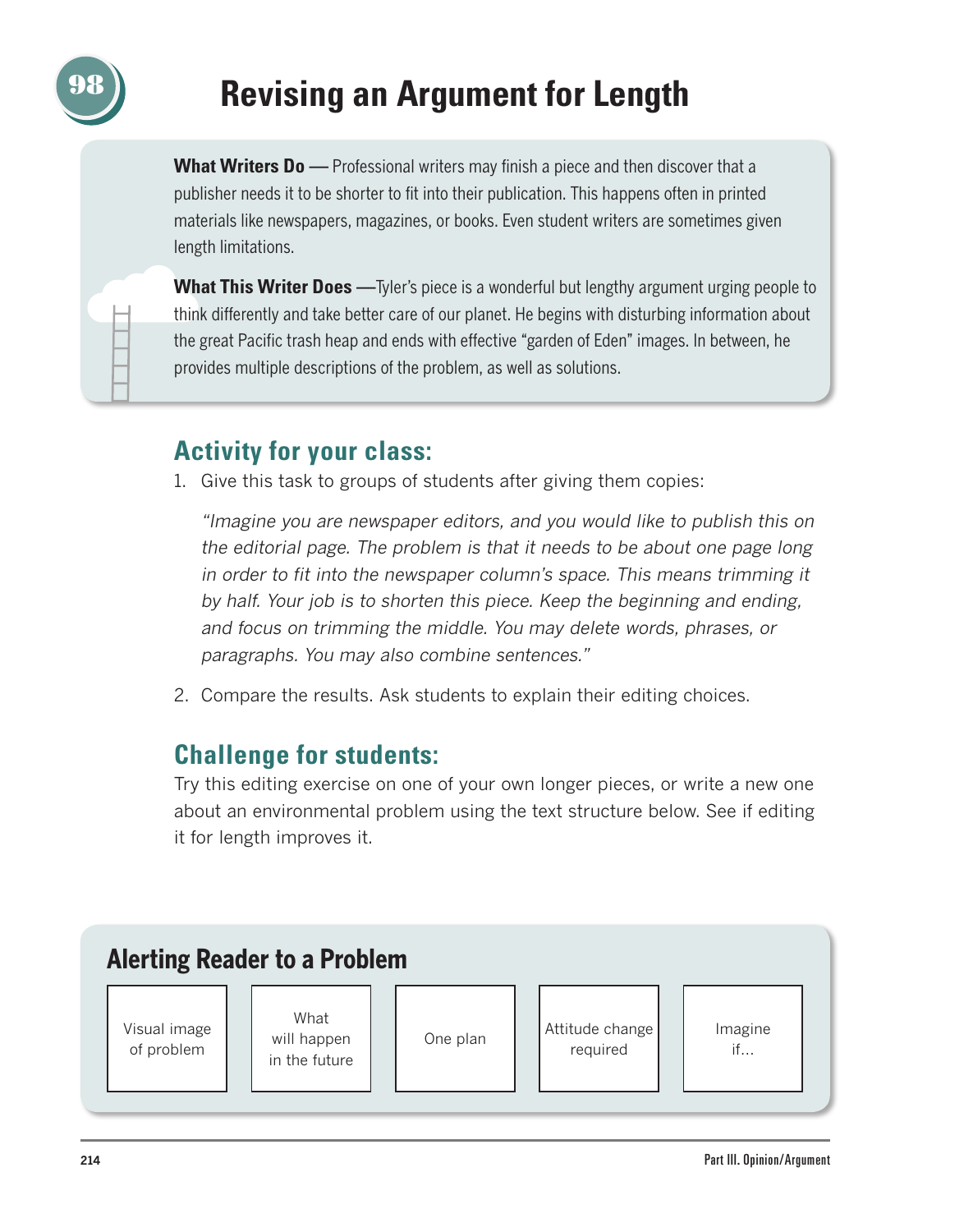#### Dear People of the Earth,

**THE PERSONAL PROPERTY AND A PERSONAL PROPERTY AND INTERNATIONAL** 

Have you ever heard of the Great Pacific trash heap? It's this huge mass of trash that is trapped by the sea's currents. The trash can't decompose. Therefore it has gotten big enough to cover the state of Texas twice! This has become a huge problem because animals that live there constantly get caught in the garbage and either die due to starvation, or have to evacuate the area leaving the ecosystem unbalanced, causing certain species to overpopulate.

More and more of this type of thing will occur in the future if we don't do something soon. Wildlife will wither, the ocean will become nothing more than a giant sludge pool and the forests will become huge landfills. Millions of animals have already become subject to man's incapability to care. Why make it worse?

What I'm suggesting might sound crazy to some people, but the fact is that we just aren't trying hard enough to take care of our Earth. Something us students can do is maybe set a day in the month to gather and pick up trash along the highway. I believe this would make a huge difference.

Little things like aluminum cans or plastic bags add up and we can't keep adding to the equation. Hundreds of species are endangered because of our species. We think we are so much better than every other animal, but do they pollute and destroy our environment?

It takes a special kind of person to see a bottle on the side of the road and pull over to pick it up. Another thing it takes a special person to do is, see a turtle crawling across the road, pick it up and move it over to the other side. Little things like that make all the difference.

From the beginning all we've ever done is care about ourselves and never taken in consideration the effects of our actions. It's about time we did

something about attitude. Try to use greener options like using real plates instead of plastic ones. If it's possible take quick showers instead of baths (it doesn't use as much water). If you want to take it to the next step, another thing that you can do is look around and see what you can do in your community.

So next time you're driving down the road or playing at the beach, think about the cause and effect of, for example, throwing a candy wrapper out the window or onto the sand. Think about the innocent lives you might cause to suffer for it. How would you like it if you swallowed a bottle cap because you thought it was your dinner? How would you like it if you were covered head to toe in crude oil?

If we could help clean and maintain our environment, we could save ourselves and billions of other living organisms from a hell on Earth. Just imagine crystal clear waters teaming with life. Forests overflowing with vegetation and inspiration. Earth would be an Oasis that we could enjoy for generations to come. A garden of Eden we could all share.  $\sum_{n=1}^{\infty}$ 

Sincerely,

Tyler Moore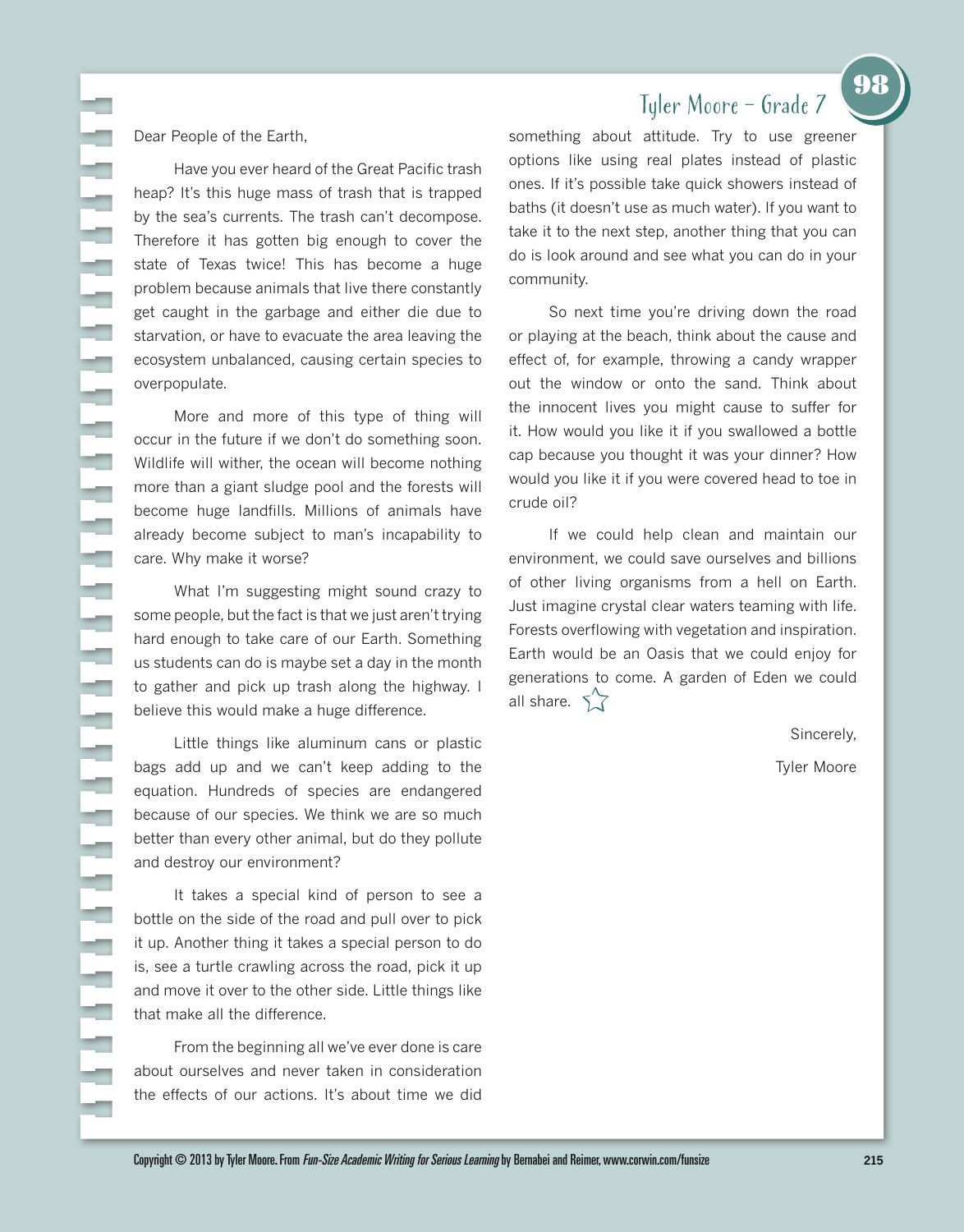

## **Supporting an Argument With Expert Knowledge**

What Writers Do - Writers choose topics that they know very well, using specific details to show their expert knowledge.

**What This Writer Does** — Ben presents five different reasons to convince the reader that hog hunting is important. With each one, he paints a different picture that the reader can visualize. His expert knowledge is clear and strengthens his argument.

#### **Activity for your class:**

- 1. Read and discuss Ben's essay after giving each student a copy.
- 2. Invite students to draw a stick-figure cartoon panel showing one of Ben's five reasons and examples.
- 3. Post the cartoons around the classroom or in a hall. Hold a gallery walk to identify each reason. Discuss how the details support Ben's argument.

### **Challenge for students:**

Think of something that you have spent a lot of time doing. List the reasons people should do it, giving clear examples from your personal knowledge and experience. Write an essay or draw a cartoon strip based on your reasons.